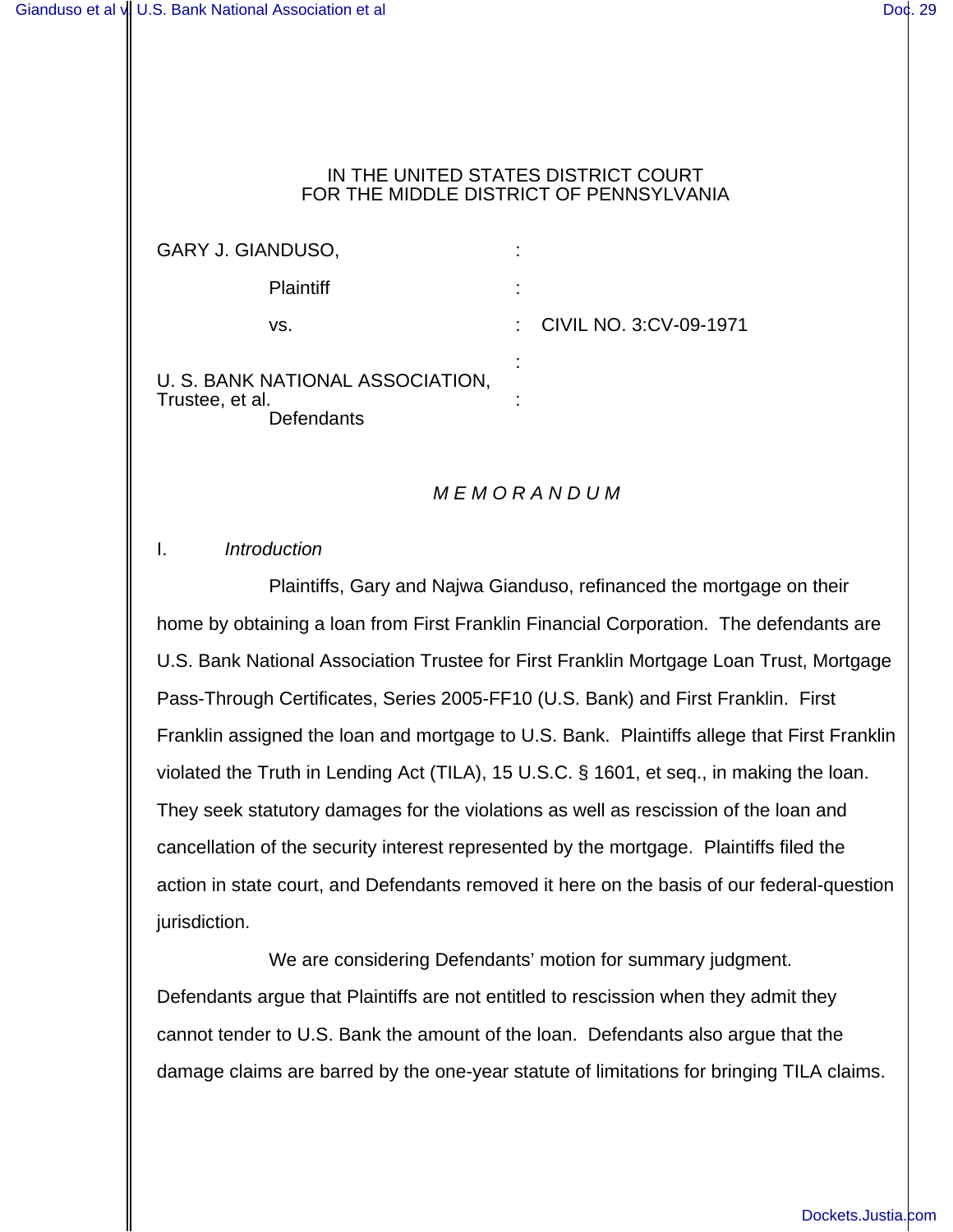We will evaluate the motion under the well established standard. *See Lawrence v. City of Philadelphia*, 527 F.3d 299, 310 (3d Cir. 2008). In doing so, we agree with Defendants and will grant their motion.

### II. *Background*

The background is essentially undisputed. We take it for the most part from Defendants' statement of material facts (doc. 25-4). Plaintiffs had a mortgage of about \$189,000 on their Drums, Pennsylvania, residence from a company called Waterfield. In the spring or summer of 2005, they were looking to refinance that mortgage. They did so by securing a loan from First Franklin in the amount of \$224,200. The other mortgage was paid off, leaving Plaintiffs with about \$21,403.

The First Franklin closing documents were not all signed on the same date. Some were signed on or about July 23, 2005, and others up to August 5 or 8, 2005. This is the basis of Plaintiffs' TILA claim for damages, that certain disclosures required under the act were not made at the time the loan transaction was accomplished. Plaintiffs also invoked their right to rescind in a letter to U.S. Bank, dated July 18, 2006, asserting as a basis the failure to make the timely and accurate disclosures TILA required.

After the loan closed, Plaintiffs made their mortgage payments until February 2007, when they stopped because they no longer had the ability to do so. Plaintiffs have not escrowed any mortgage payments nor have they paid any real estate taxes on the property since 2007. They both say they cannot repay the \$224,200 principal amount on the loan.

On July 20, 2007, U.S. Bank started a foreclosure action against Plaintiffs in state court. On September 6, 2007, the Giandusos filed an answer with new matter. In part, the new matter asserted as a defense that First Franklin had violated TILA by failing to make correct and timely disclosures, thereby entitling the Giandusos to damages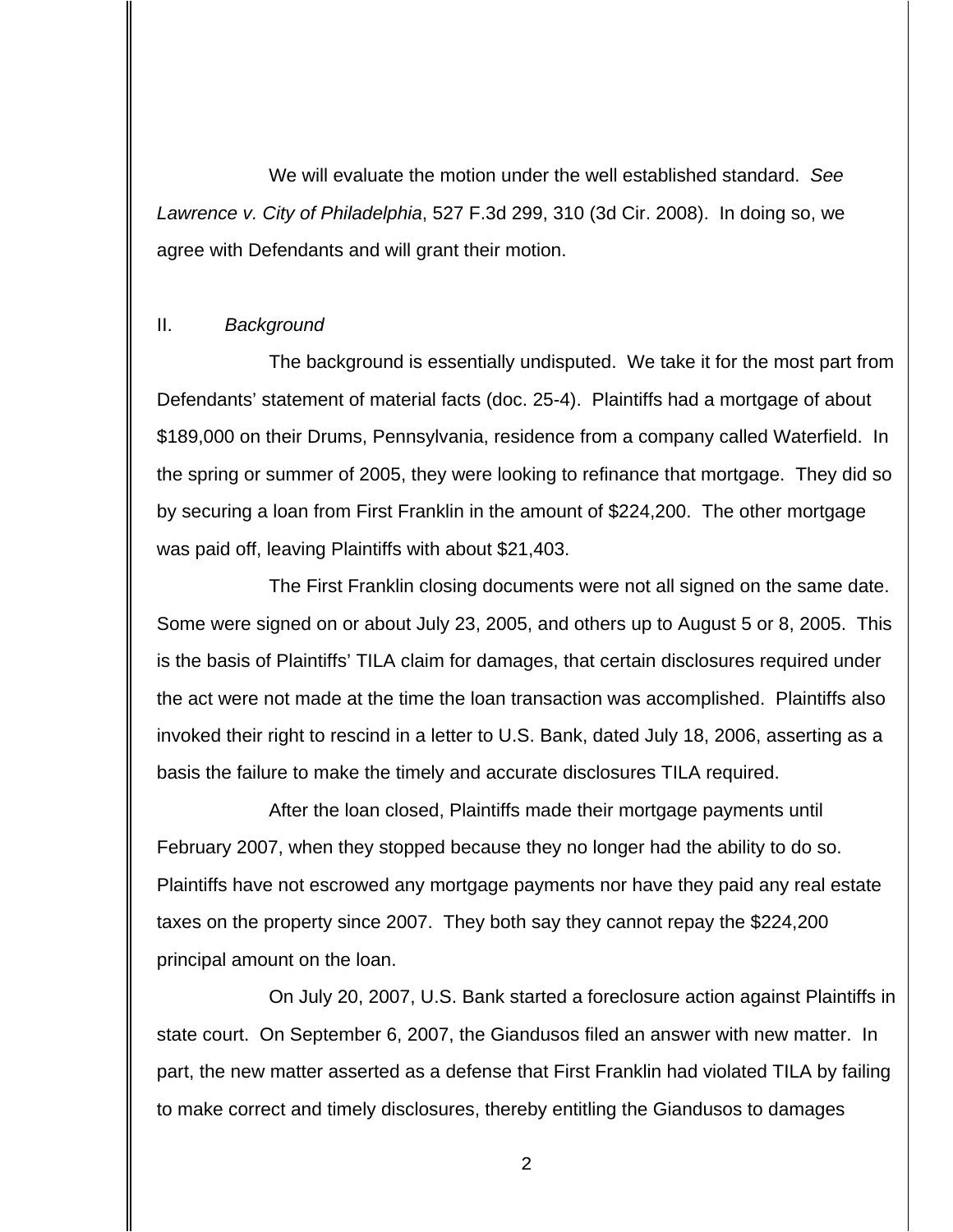under TILA that offset any claims by U.S. Bank and to rescission of the loan agreement. (Doc. 25-3, CM/ECF p. 30).<sup>1</sup> Plaintiffs also started this action in state court by filing a writ of summons on or about July 16, 2009, and then their complaint on September 4, 2009.

# III. *Discussion*

### A. *Plaintiffs Are Not Entitled to Rescission on the Loan Because They Cannot Return the Loan Proceeds as Their Part of Any Rescission Of the Loan Agreement*

For a financial transaction covered by TILA, the "obligor" (the borrower) has the right of rescission. The borrower may rescind for three days after the transaction is executed or after proper disclosure documents have been sent to the borrower, whichever is later. 15 U.S.C. § 1635(a). The borrower may also rescind for up to three years if the required notice or material disclosures were not been delivered. 12 C.F.R. § 226.23(a)(3).

Section 1635(b) sets forth the procedures to be followed when the obligor exercises the right of rescission. In pertinent part, after rescission, the lender has twenty days "to return to the obligor any money or property given as earnest money, downpayment, or otherwise, and shall take any action necessary or appropriate to reflect the termination of any security interest created under the transaction." *Id.* After the lender has fulfilled these obligations, "the obligor shall tender the property to the creditor, except that if return of the property in kind would be impracticable or inequitable, the obligor shall tender its reasonable value." These procedures "apply except when otherwise ordered by a court." *Id. See also* 12 C.F.R. § 226.23(d)(4).

Plaintiffs assert that after the July 2005 closing, they were sent the following required disclosures: (1) the Uniform Residential Loan Application; (2) the Good Faith Estimate of Settlement Charges; and (3) thee Truth in Lending Disclosure Statement. They also assert they never received the document entitled "Consumer Handbook on Adjustable Rate Mortgages" or a document containing the same information.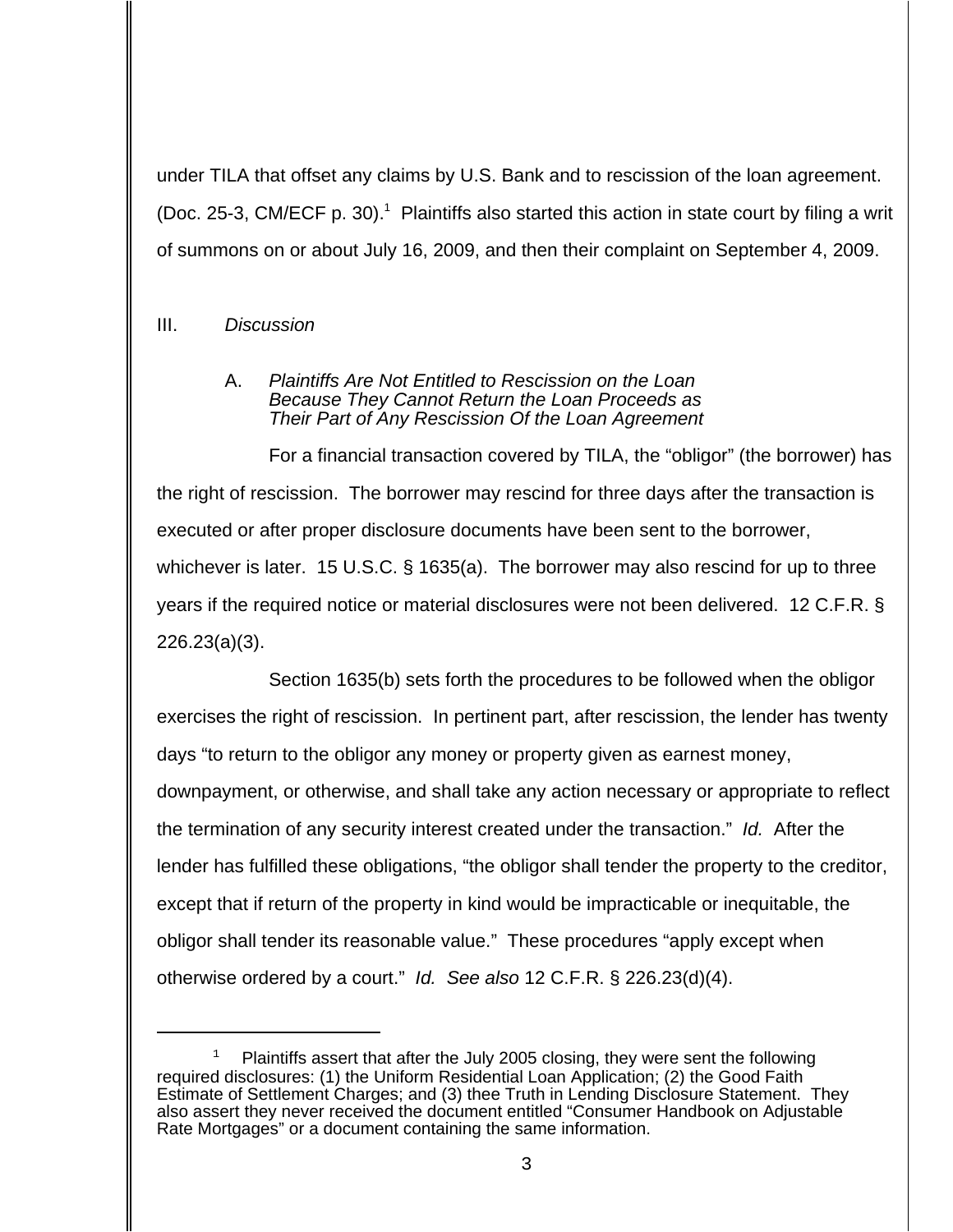Even though the statute and implementing regulation require the obligor to tender only after the lender has fulfilled its obligations on rescission, Defendants assert that rescission is not appropriate when Plaintiffs admit they cannot tender the loan proceeds. Defendants rely on the authority a court has to alter the procedures for rescission and cite, among other cases, *Jobe v. Argent Mortg. Co.*, No. 06-697, 2009 WL 2461168 (M.D. Pa. Aug. 11, 2009). In *Jobe*, the court held that the debtor plaintiffs were not entitled to rescission because they could not repay the loan, had failed to make any payments on the loan for four years, and had not paid real estate taxes or property insurance. *Id.* at \*7.

We agree with Defendants and will enter judgment in their favor on Plaintiffs' rescission claim. As the Third Circuit stated in *Jobe v. Argent Mortg. Co.*, 373 F. App'x 260 (3d Cir. 2010)(per curiam)(nonprecedential), in affirming the lower court decision:

> Pursuant to 15 U.S.C. § 1635(b), courts have the "discretion to condition rescission on tender by the borrower of the property he has received from the lender." *Ljepava v. M.L.S.C. Props., Inc.,* 511 F.2d 935, 944 (9th Cir. 1975). Other courts have denied rescission where the borrowers were unable to tender payment of the loan amount. *See American Mortgage Network, Inc. v. Shelton,* 486 F.3d 815, 819 (4th Cir. 2007); *Yamamoto v. Bank of New York,* 329 F.3d 1167, 1173 (9th Cir. 2003); *Williams v. Homestake Mortgage Co.,* 968 F.2d 1137, 1140 (11th Cir. 1992).

 Here, plaintiffs testified that they are unable to repay the loan advanced to them, and they have not made any payments for more than four years. Accordingly, the District Court properly found that, even assuming plaintiffs' testimony regarding the Notice was credible, they would not be able to rescind the mortgage obligation because they are unable to return the money defendant advanced to them in reliance on their performance under the contract.

*Id.* at 262.

Plaintiffs maintain that we should allow rescission despite their current inability to tender repayment of the loan. They make two arguments. First, requiring them to show they can repay the loan improperly reorders the sequence of events set by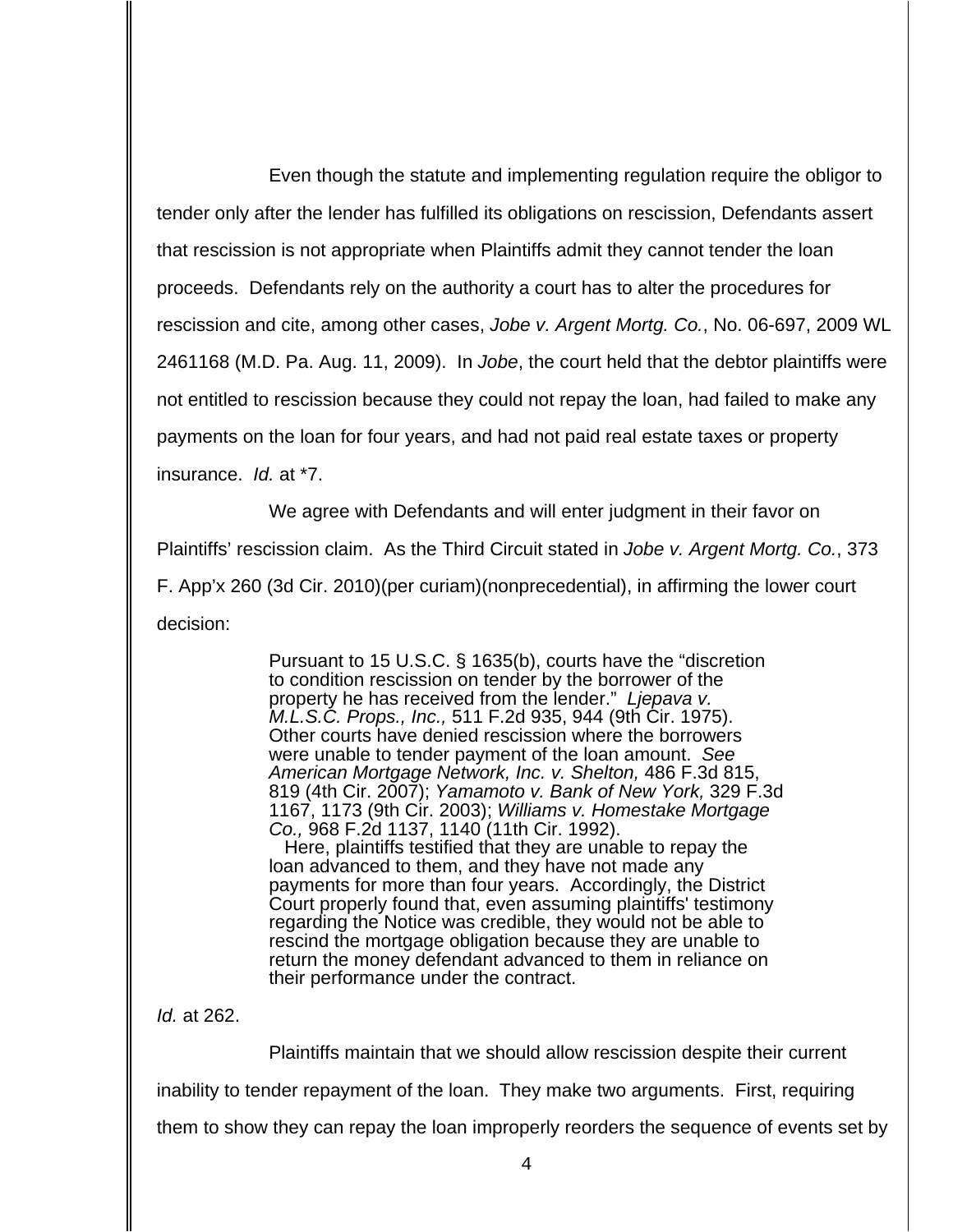the statute, implementing regulations (also know as Regulation Z), and the Official Staff Commentary on Regulation Z. We disagree. All of these authorities recognize that the court may modify the rescission procedure. Second, Plaintiffs argue that, at a practical level, they cannot obtain the funds from another lender to repay U.S. Bank because of Defendant's security interest. Hence, Defendant's "security interest must first be terminated, or, at the very least, conditionally terminated upon the Plaintiffs' obtaining substitute refinancing of the appropriate tender amount." (Doc. 27, Br. in Opp'n at p. 7). We reject this argument. *See Am. Mortg. Network, Inc. v. Shelton*, 486 F.3d 815, 820-21 (4th Cir. 2007)("Clearly it was not the intent of Congress to reduce the mortgage company to an unsecured creditor or to simply permit the debtor to indefinitely extend the loan without interest.").

### B. *The TILA Claims Are Either Time-Barred or Lack Merit*

A borrower can seek money damages for a violation of TILA. *See* 15 U.S.C. § 1640(a). The action must be brought "within one year from the date of the occurrence of the violation." 15 U.S.C. § 1640(e). The limitations period begins "when the transaction is consummated" and the borrower "becomes contractually obligated." *Kamara v. Columbia Home Loans, LLC*, 654 F. Supp. 2d 259, 263-64 (E.D. Pa. 2009)(quoted regulation and internal quotation marks omitted). The limitations period does not apply to using the violation "as a matter of defense by recoupment or setoff" in an action brought by the lender to collect the debt. 15 U.S.C. § 1640(e).

Defendants argue that the TILA damages claims are time-barred. They reason that the latest Plaintiffs would have become obligated on the loan would be August 8, 2005, the date on which the last of the transaction documents would have been signed. Plaintiffs did not start this lawsuit to recover on the TILA violations until on or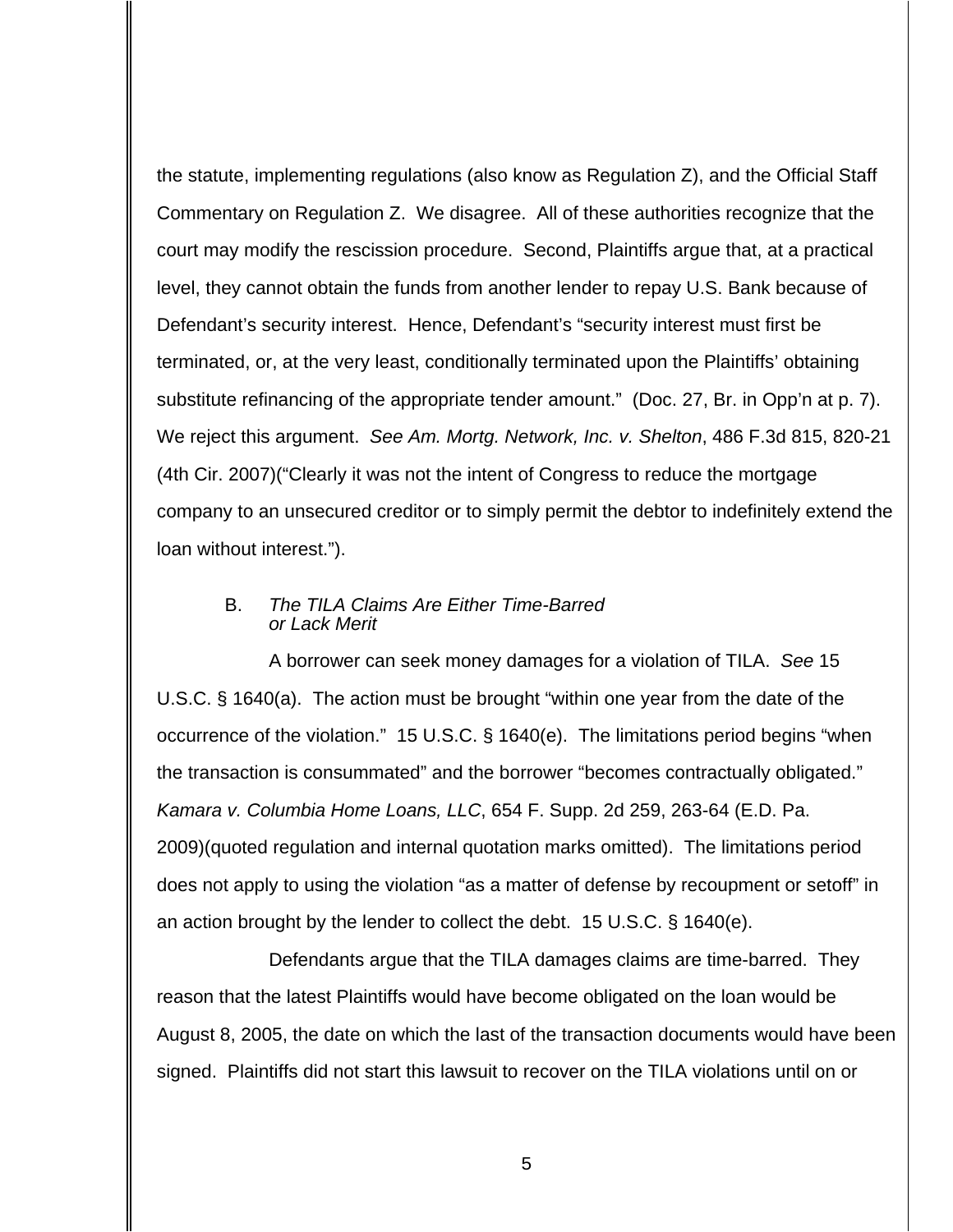about July 16, 2009, with their complaint being filed on September 4, 2009, either date being well beyond the expiration of the limitations period.

In opposition, Plaintiffs first argue that their TILA claims are timely because they raised them as new matter in their answer to U.S. Bank's state-court foreclosure action, and the statute of limitations does not apply in those circumstances. This is true, but Plaintiffs' affirmative claims for relief are still subject to the time bar. *See Rocco v. J.P. Morgan Chase Bank*, 255 F. App'x 638, 642 (3d Cir. 2007)(nonprecedential)(TILA claim not brought within one year may only be asserted "as a defense to an action to collect the debt"); *Kamara*, *supra*, 654 F. Supp. 2d at 264 (recoupment based on a TILA claim does not permit the bringing of an otherwise time-barred affirmative claim for relief).

Plaintiffs next argue that certain TILA claims should not be barred. First, they assert their claim for attorney's fees is not governed by the statute of limitations. As Defendants point out, however, attorney's fees are recoverable only for a successful TILA claim. *See* 15 U.S.C. § 1640(a)(3). Hence Plaintiffs' claim for attorney's fees does not survive.

Plaintiffs next argue that one of their TILA claims is timely, the claim that U.S. Bank failed to properly respond to their letter dated July 18, 2006, invoking their right to rescind. As the argument goes, that claim accrued on August 7, 2008, the expiration of the twenty-day deadline for Defendant's response. Since this action was initiated on July 16, 2009, less than a year later, the claim is timely. Additionally, Plaintiffs' claims for rescission of the loan transaction, (doc. 1-3, Compl. ¶ 25(a)), cancellation of the mortgage, (*id.* ¶ 25(b)), return of any money or property given by Plaintiff in connection with the transaction, (*id.* ¶ 25(c)), and forfeiture of return of the loan proceeds, (*id.* ¶ 25(f)), all stem from Defendant's failure to respond to the rescission letter properly, so these claims are timely as well.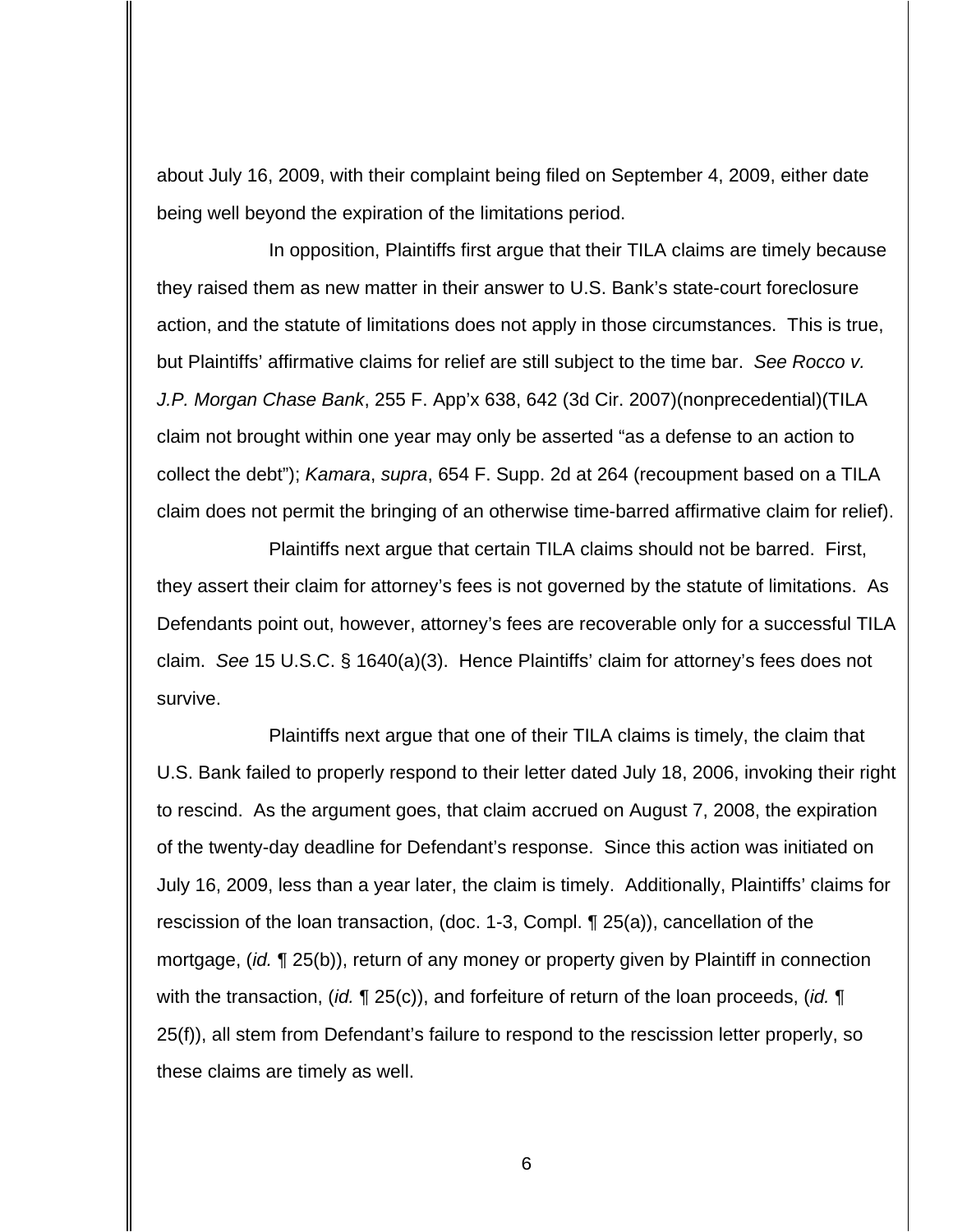We reject this argument. The claims may be timely, but as Defendants point out, they lack merit. Failure to properly respond to a rescission letter may be an independent TILA claim, *see Belini v. Washington Mut. Bank*, 412 F.3d 17, 25 (1st Cir. 2005), but we have already decided that Plaintiffs are not entitled to rescission. Hence, U.S. Bank could not have improperly responded to the letter in the sense that Plaintiffs mean, by failing to fulfill its obligations under 15 U.S.C. § 1635(b). It follows that Plaintiffs are not entitled to the relief sought in ¶ 25(a), (b), and (c) of their complaint, which essentially request the section 1635(b) rescission remedy. Moreover, if Plaintiffs are not entitled to rescission, they are certainly not entitled to keep the loan proceeds.

We will issue an appropriate order.

/s/William W. Caldwell William W. Caldwell United States District Judge

Date: November 2, 2010